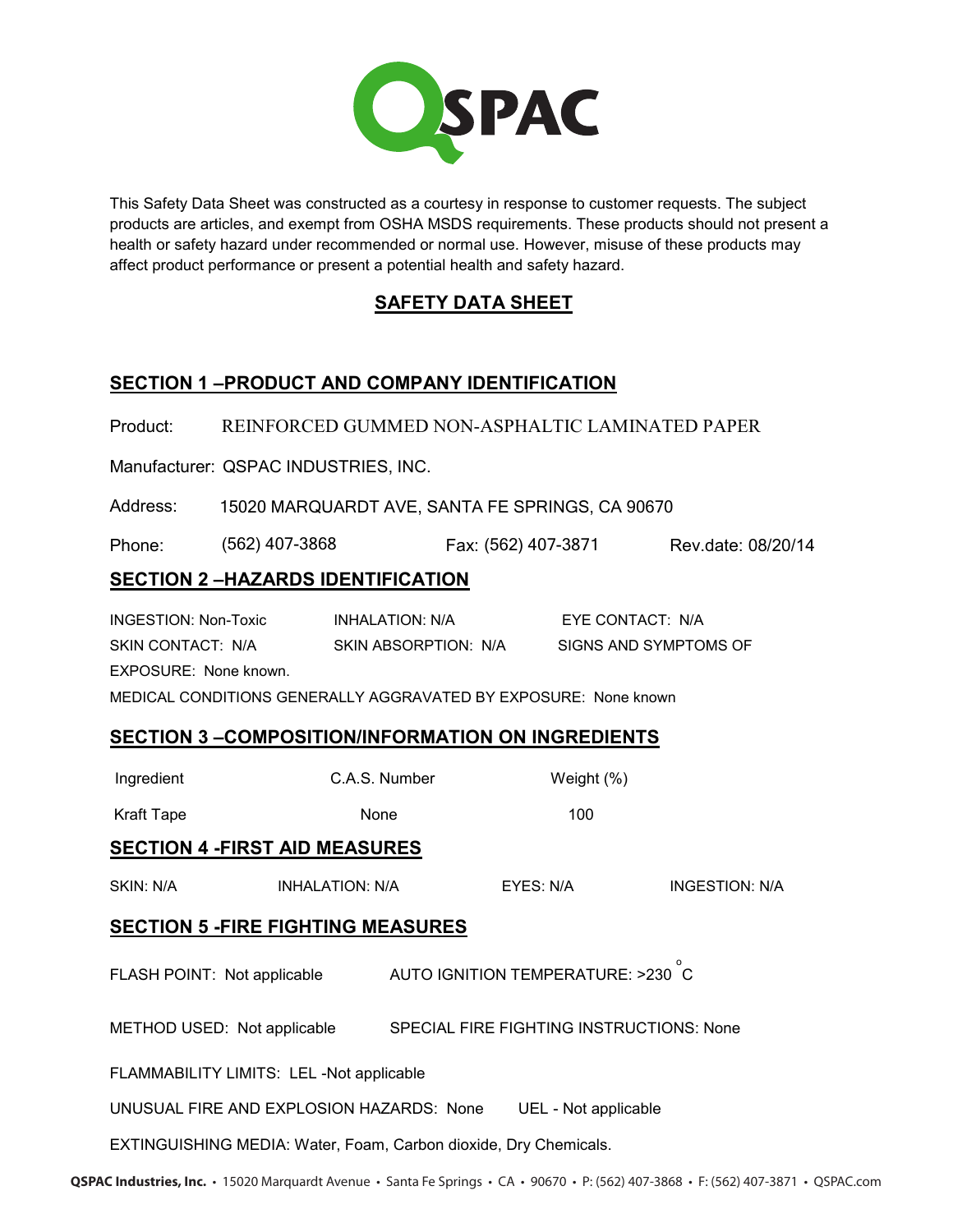

#### **SECTION 6 –ACCIDENTAL RELEASE MEASURES**

Not applicable for product in purchased form.

## **SECTION 7 –HANDLING AND STORAGE**

Safe handling: Normal application will not expose the user of these articles to hazardous substance levels

Safe storage: Not applicable

## **SECTION 8 –EXPOSURE CONTROLS / PERSONAL PROTECTION**

SKIN PROTECTION: N/A EYE PROTECTION: N/A VENTILATION: N/A RESPIRATORY PROTECTION: N/A

## **SECTION 9 -PHYSICAL AND CHEMICAL PROPERTIES**

| BOILING POINT (F): Not applicable | MELTING POINT: Not applicable VAPOR PRESSURE: Not |                        |
|-----------------------------------|---------------------------------------------------|------------------------|
| applicable                        |                                                   |                        |
| VAPOR DENSITY: Not applicable     | SPECIFIC GRAVITY: Not applicable                  | SOLUBILITY: Negligible |
| ODOR: None                        | APPEARANCE: Paper, White or Natural               |                        |

# **SECTION 10 –STABILITY AND REACTIVITY**

Stability: Stable Conditions to avoid: None known Materials to avoid: None known Hazardous polymerization: Not anticipated under normal use Hazardous decomposition: Not anticipated under normal use Thermal Decomposition (Combustion) May produce carbon monoxide, carbon dioxide and/or oxides of nitrogen.

#### **SECTION 11- TOXICOLOGICAL INFORMATION**

This paper based product is considered non-toxic.

**Carcinogens:** None. Not listed on NTP, IARC or OSHA as a carcinogen.

# **SECTION 12-ECOLOGICAL INFORMATION**

There is no data on the ecotoxicity of this product. This product should not pose an ecological risk.